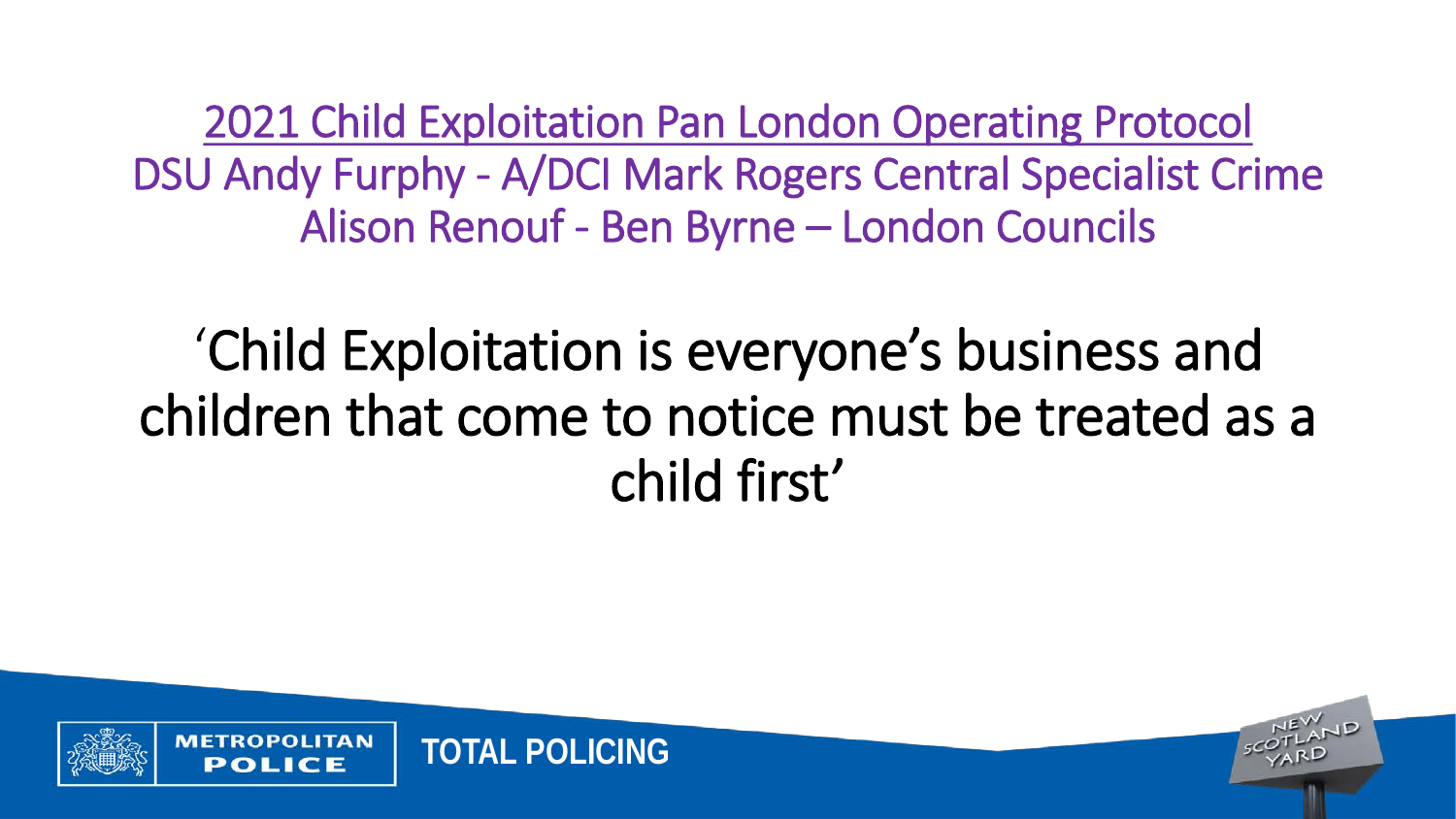### Child Exploitation key issues

- Serious Case Review findings highlighted an inconsistent response to child exploitation leading to different outcomes for children
- Early intervention opportunities are being missed
- Exploitation victims are being exposed to criminality and serious youth violence
- Children coming to notice are not being treated as a child first

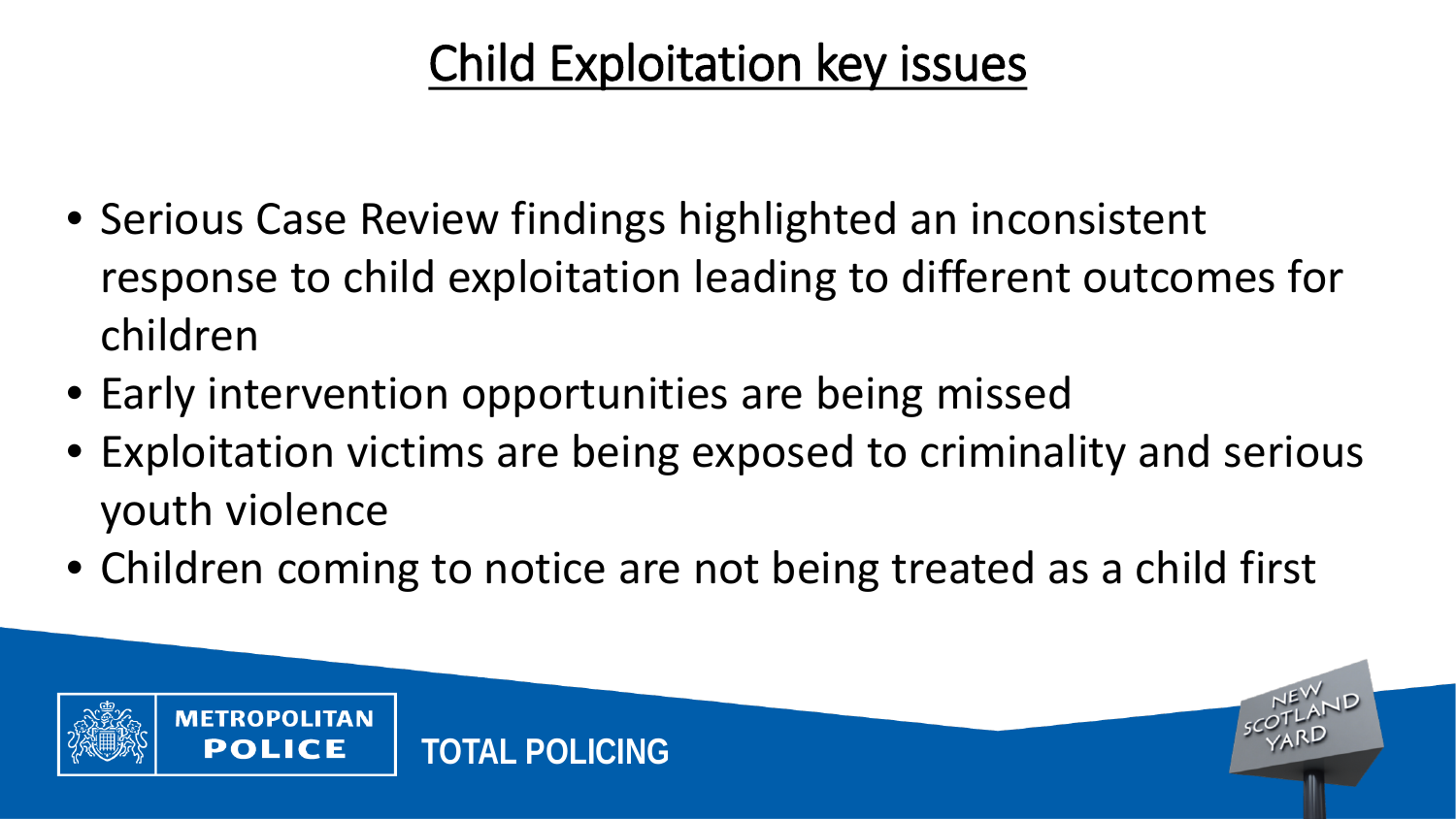### What is the 2021 London Child Exploitation Protocol

- Police led, multi-agency document, equally owned by safeguarding partnerships designed to complement the CP procedures
- Builds on the good practice documented in the 2017 CSE protocol
- Jointly produced by the MPS / London SCP/ London Councils / Children's Social Care and replaces the 2017 CSE protocol
- Impacts MPS / Children's Social Care/ Education / Health / Parents and the wider community

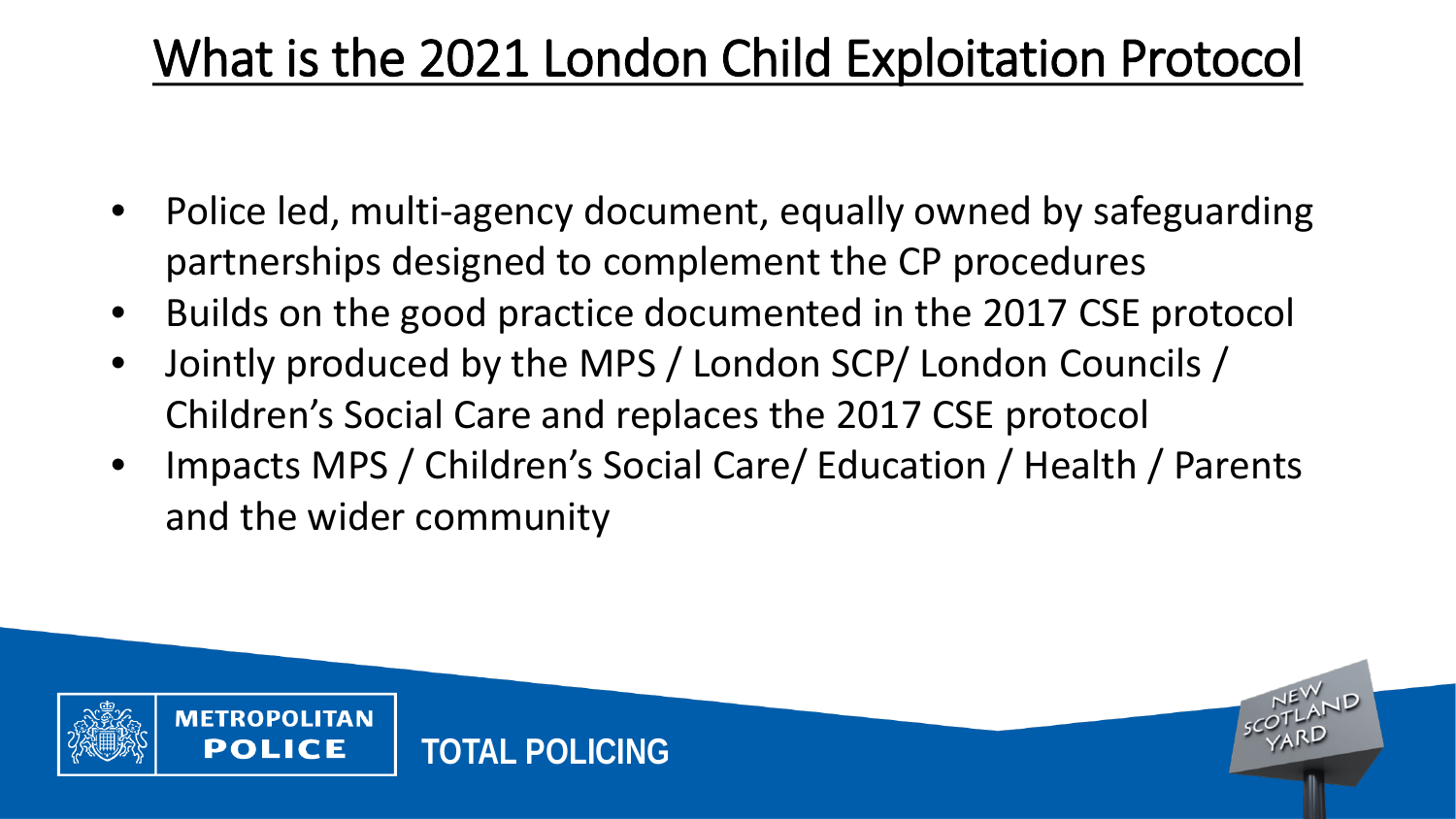# Protocol Aims

- Identify children at risk of exploitation and keep them safe
- Upskill all Safeguarding Partnerships to achieve a standardised collaborative approach to Child Exploitation
- Provide early intervention opportunities to stop or prevent children becoming victims of exploitation
- Provide front line responders with the correct disruption tools

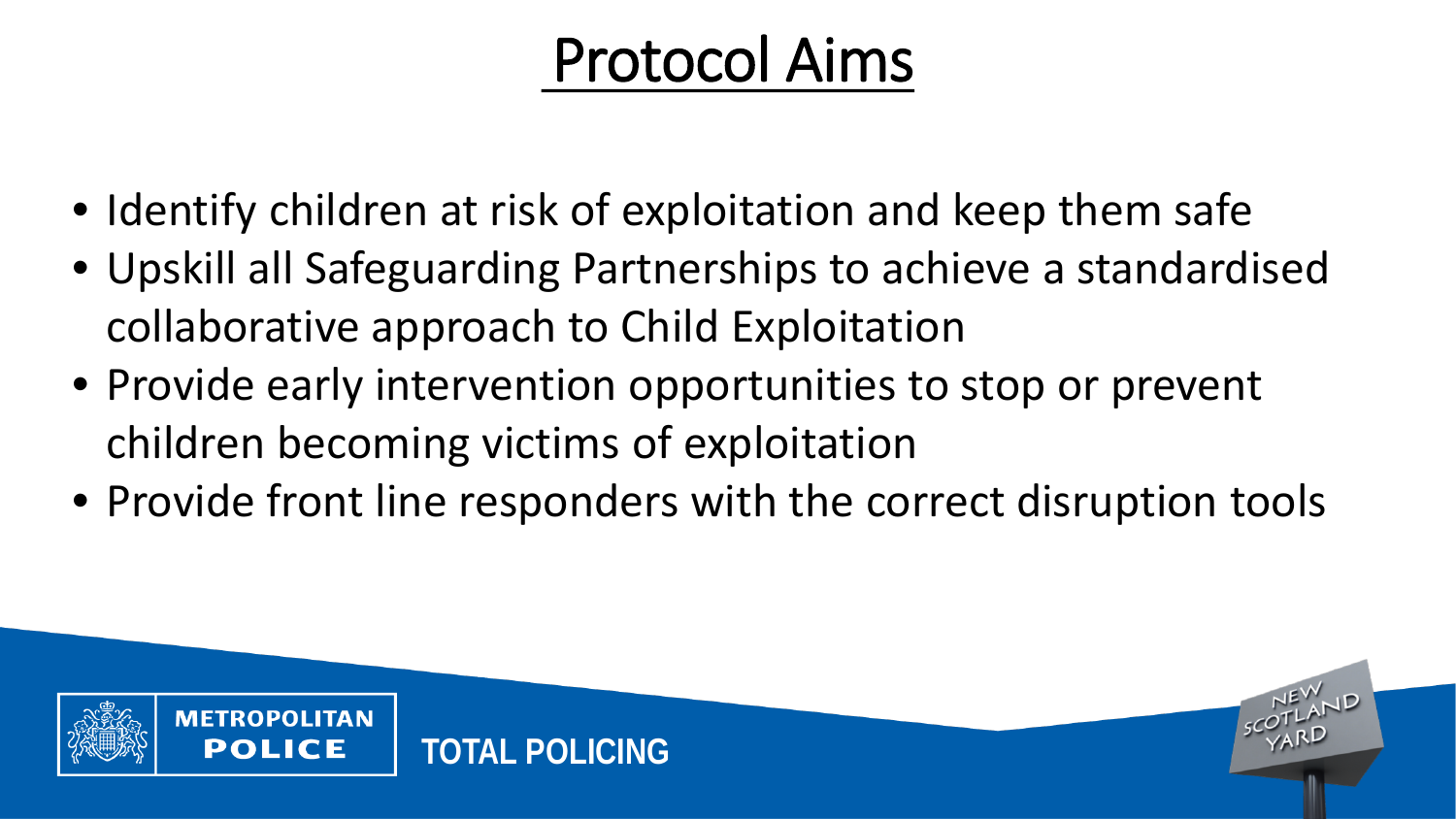### Major changes from the 2017 CSE Protocol

- Removal of CSE levels and creation of the non-crime 588 child exploitation CRIS report
- Prevention and early intervention (New)
- Intelligence submissions (New)
- Safeguarding children in custody (New)
- Keeping children safe when moving placements (New)
- Multi-Agency meeting structures (MACE) (New)

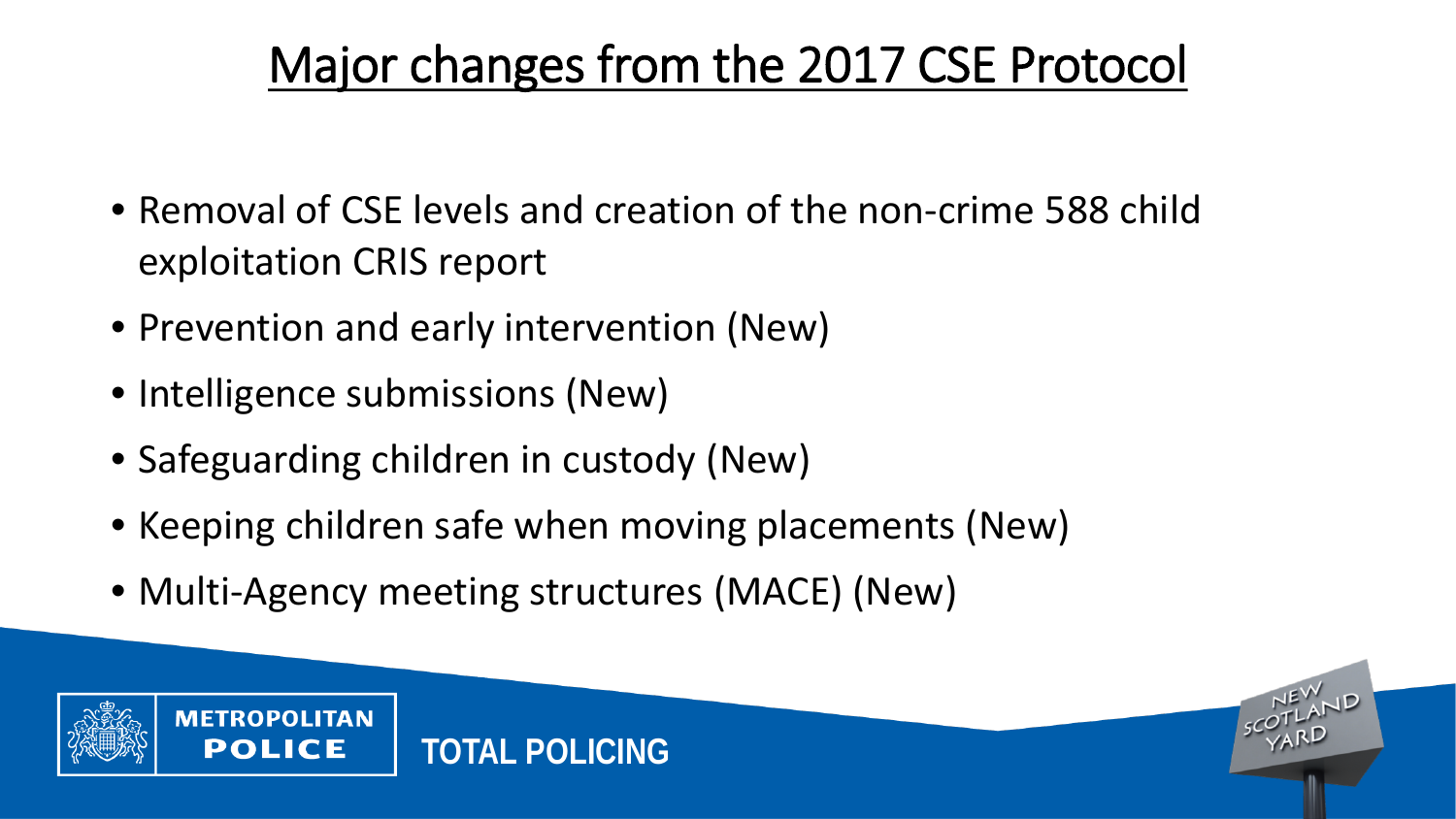### Minor changes from the 2017 CSE Protocol

- 2017 chapters refreshed to encompass all areas of exploitation
- 87a updated to encompass to all areas of exploitation
- Gangs and OCGs
- Third party material guidance
- The importance of professional curiosity
- Language addressed throughout
- Definitions refreshed